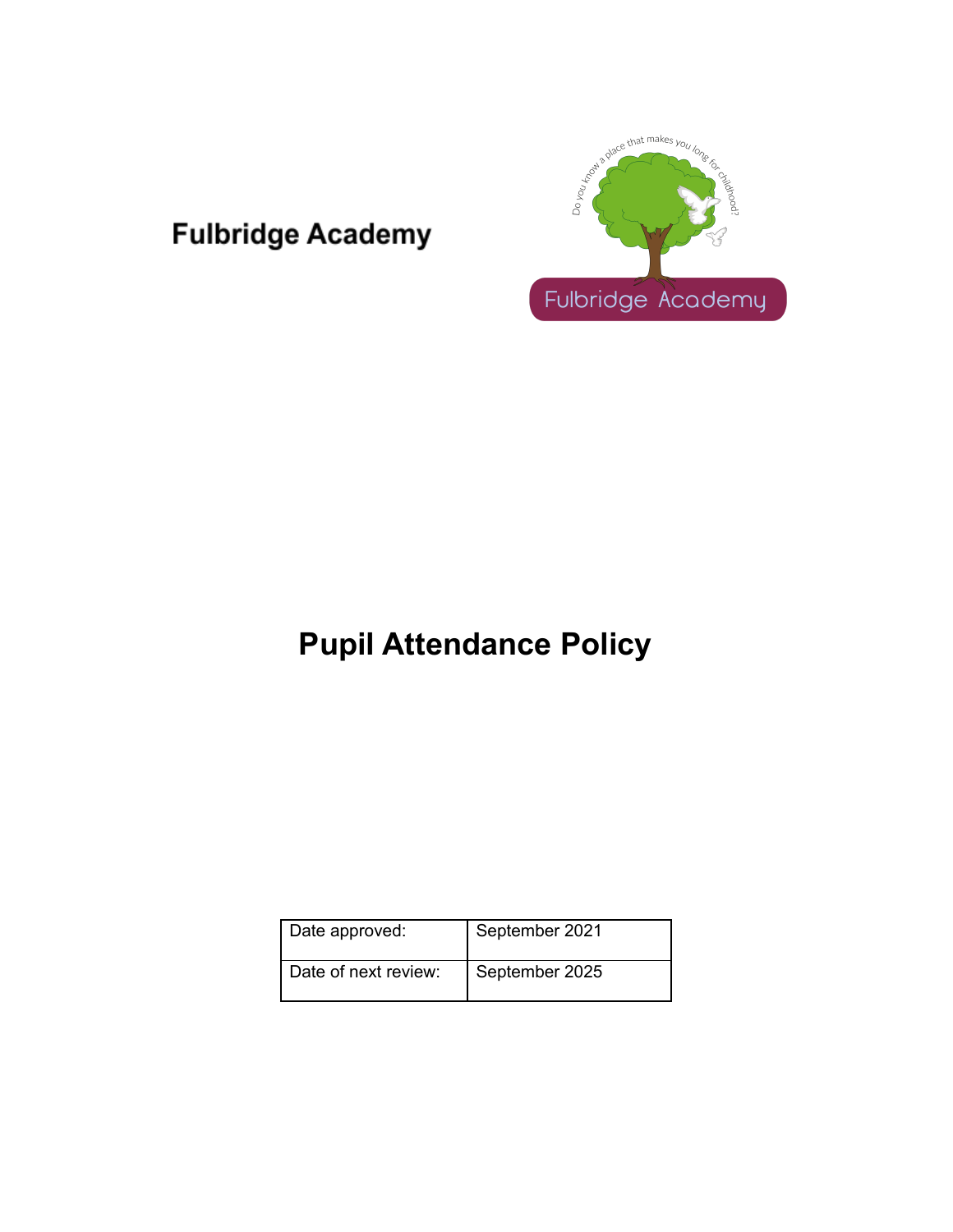#### **Rationale**

Fulbridge Academy wishes to ensure that all children within the Academy benefit from the educational opportunities provided in order that they may reach their maximum potential.

To achieve this aim the Academy will endeavour to offer quality support to young people and their families. The Academy believes that children and young people are individuals in their own right and of equal worth, whatever their race, culture, religion, gender, sexual orientation or social background. It also recognises that those youngsters with Special Educational Needs and families which are socially disadvantaged may, at times, require positive discrimination.

The school is committed to working in partnership with families and other agencies in order to achieve the best outcomes for children. It supports the Staying Safe, Enjoying and Achieving, Positive Contribution and Economic Well Being aims of the Every Child Matters agenda. In this light we see attendance at the Academy to be vitally important and in the best interests of the child. When it is clear that support has been unsuccessful, in the interest of the child, consideration will be given to the use of legal action.

The Academy has a legal obligation to publish its attendance/absence figures and to promote attendance. Absence from the Academy has to be classified by the Academy as either authorised or unauthorised. This is why information about the cause of each absence is always required.

Parents/carers of registered pupils have a legal duty to make sure that children of compulsory school age attend the Academy on a regular and full-time basis. Permitting unauthorised absence from the Academy is an offence.

Fulbridge Academy has adopted a Penalty Notice Protocol in respect of unauthorised periods of leave. It is now possible that in certain cases of unauthorised absence a penalty notice may be issued to the parent(s)/carer(s) responsible. Under these provisions a penalty of £60 if paid within 21 days of receipt of the notice, rising to £120 if paid after 21 days but within 28 days of receipt will be issued. Non-payment of any such penalty will result in prosecution for non-school attendance under Section 444(1) Education Act 1996. A penalty notice will be issued to each parent/carer for each individual child.

Academy staff, both teaching and non-teaching, are in the front line of the drive to improve attendance. Teachers and others who work in the Academy are in daily contact with pupils and can forge effective links with parents at a local level. It is essential that all staff promote good attendance.

# **Academy Procedures**

A designated member of the Senior Management Team is responsible for the setting and regular review of targets for the whole Academy, year/class groups and individual pupils.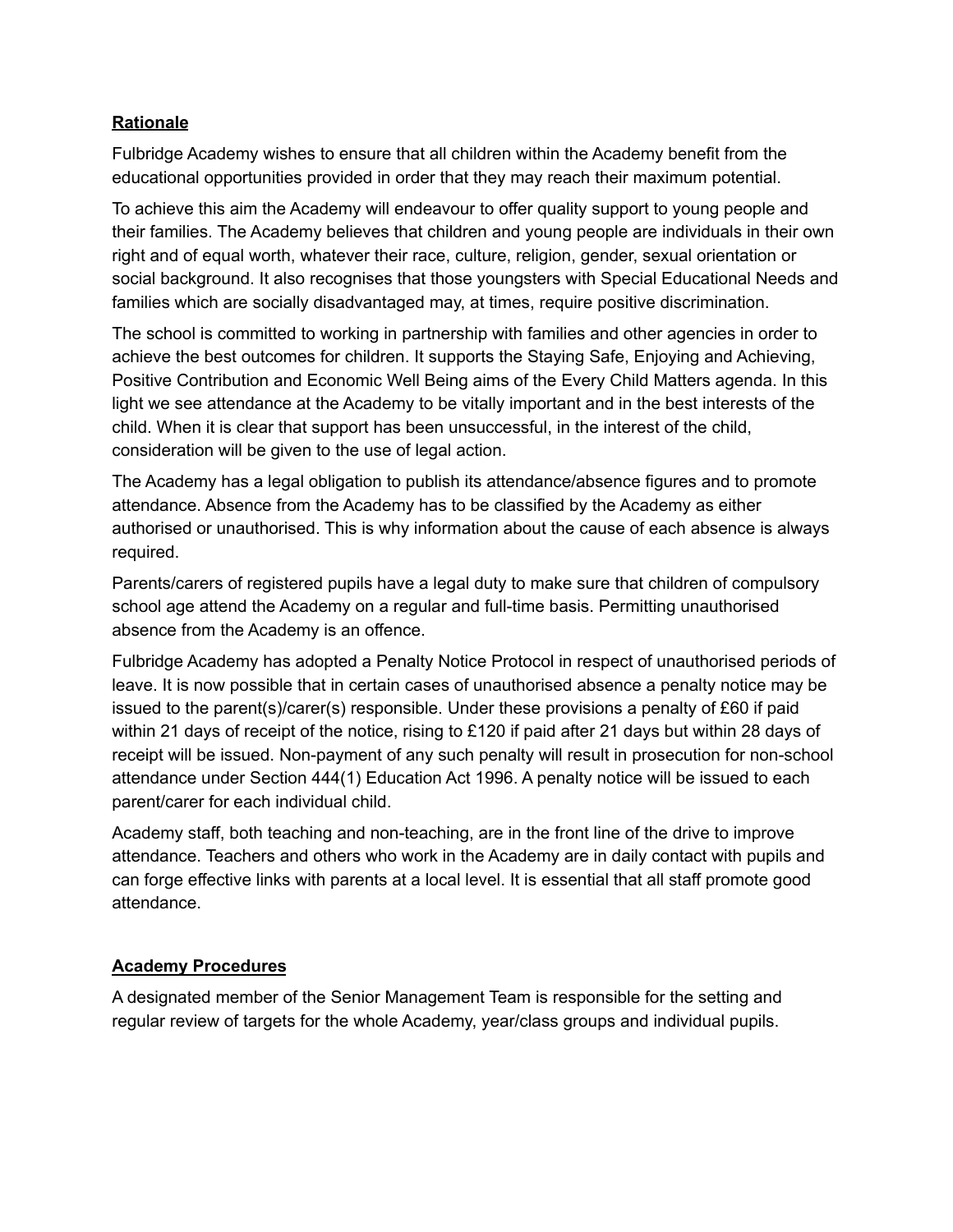# **Registration**

Fulbridge Academy applies the following procedures in deciding how to deal with individual absences:

• Registers will be kept in accordance with government regulations and are legal documents which record whether parents/carers have fulfilled their obligations and may be produced as evidence for an offence. They must therefore be kept correctly.

• Registration closes at 8.50 am. Any child arriving after this time will be recorded as a 'late arrival'. The registers will be kept open for a further 10 minutes. Pupils arriving after this period will be marked as an unauthorised absence.

#### **Illness and other legitimate reasons**

• If a child is unfit to attend, parents should contact the Academy on 01733 566990 by 9am on the first day of absence and on each subsequent day taken. In exceptional circumstances, further evidence of a child's illness, such as a doctor's note, may be requested. Other reasons for absence must be discussed with the school each time; notes will not necessarily be accepted as providing valid reasons. Authorised absence will be considered in respect of certain emergencies.

• The Academy will operate a First Day Contact system whereby the parents/carers of pupils who are absent and have failed to contact the Academy will be contacted and asked for the reason for absence. If parents/carers do not give a suitable reason for absence, following a phone call and letter from the Academy, the absence is recorded as unauthorised. Please note it is the responsibility of the parent/carer to first contact the school as detailed above.

# **Attendance**

General information on statistics relating to attendance/absences will be given to parents/carers on the school website and in newsletters. This will highlight the importance of being at school on time and of notifying the school if their child is absent for any reason.

• The Academy may inform parents/carers that 92% attendance or below of any individual pupil is a worry, and may result in a letter home.

• 90% or below is very worrying and may result in a letter home requesting the parent/carer to attend a meeting at the Academy.

• 80% or below is a serious concern; and parents/carers will be called to a School Attendance Meeting (SAM). Non-attendance at this level may result in prosecution.

Academy staff will work with pupils, parents and other agencies to resolve Academy related issues, which are impacting on a pupil's attendance. All pupils are expected to have 100% attendance, unless there are exceptional or unavoidable reasons for absence, which would then be recorded as an authorised absence.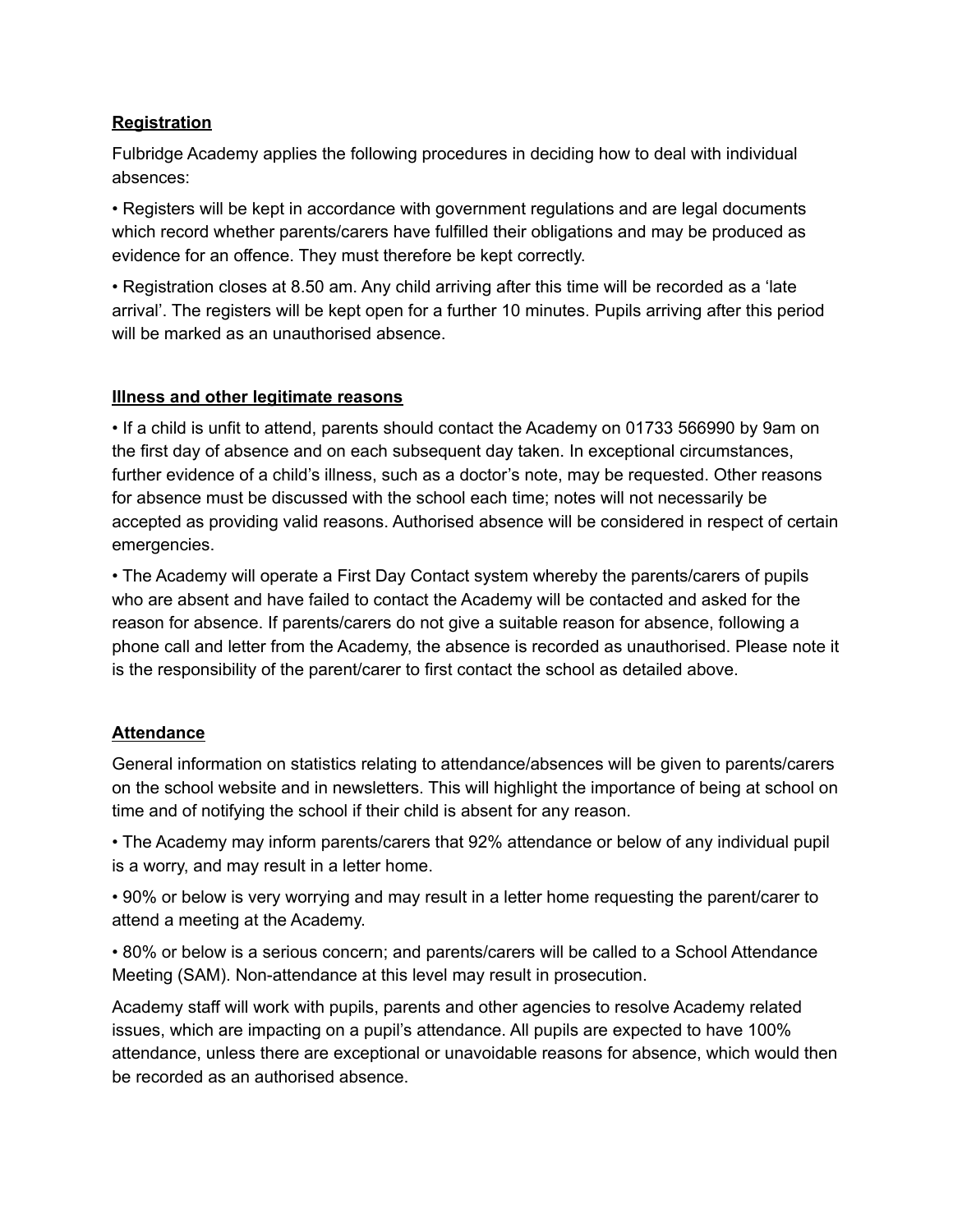The Academy will support, sensitively, the re-integration of pupils after an absence and give access to counselling or mentoring services as appropriate.

The Isle of Wight Council v Platt case considered by the Supreme Court makes it clear that regular attendance shall mean attendance in accordance with the school rules. Therefore, any non-attendance which is not in accordance with the school rules will be deemed unauthorised. The school rules are the days and timings that the school is open for pupils to attend. Under this judgement a child should attend 100% of the time unless there are exceptional circumstances that prevent this.

# **LEAVE OF ABSENCE**

#### **Periods of Absences and Holidays**

All holiday leave during term-time is solely at the discretion of the Principal of the Academy. There is no automatic entitlement to holiday leave during term-time. Fulbridge Academy believes additional periods of absence and holidays during term-time are very disruptive to a child's education.

In line with the amended education regulations 2013, with effect from 1st September 2013, NO request for term time leave of absence (including holidays and extended leave) will be authorised, unless deemed as exceptional by the Principal.

A Fulbridge Academy leave of absence request form must be completed by ALL families before any leave of absence is taken. There will be no exception to the above policy.

The Academy will respond to requests for leave of absence as follows:

In exceptional circumstances where the Principal has granted a request, the Academy will send written confirmation to the parent/carer.

If leave is not granted and the child is subsequently absent from school then this period will be classified as unauthorised absence. A Penalty Notice may be issued.

The parent/carer must make the request for leave of absence even if they are not accompanying the child e.g. if the child is to be accompanied by an estranged partner or grandparents.

# **Deletion from the Admission Register**

Head teachers and parents are not free simply to remove children of compulsory age from Admission or Attendance Registers. Doing so means that they are no longer a 'registered pupil' and the child may no longer be being 'properly educated' as the law requires. The most common situations in which children's names may be deleted are:

• When the child 'has been registered at another school' Children should not therefore be removed from the register on a 'promise' by parents, only when the Academy is informed by another school that they have actually admitted the child (or after 4 weeks if the child has